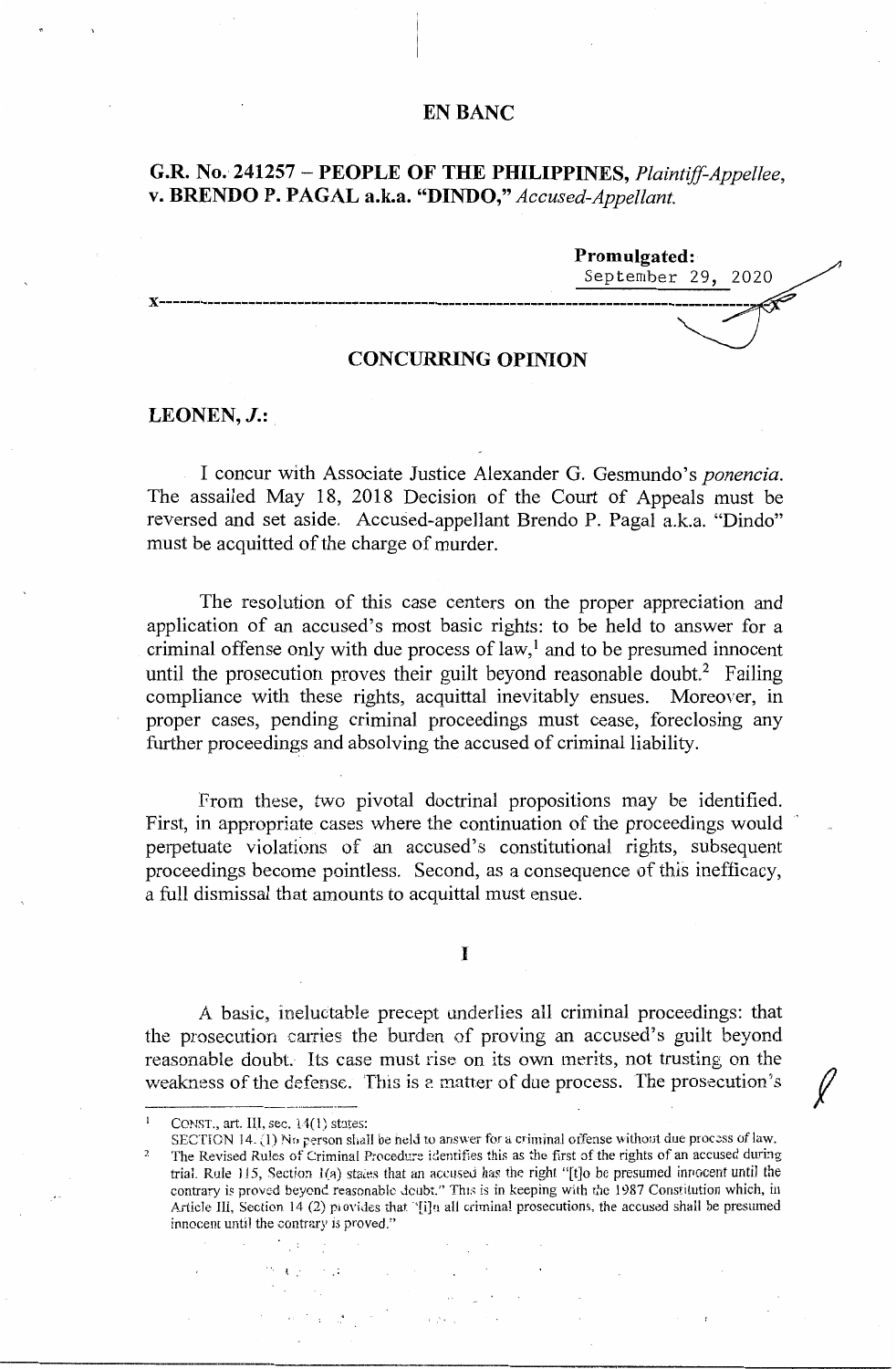## Concurring Opinion 2 G.R. No. 241257

•

failure to discharge its burden necessarily negates the accused's criminal liability. In *Macayan, Jr. v. People:<sup>3</sup>*

This rule places upon the prosecution the task of establishing the guilt of an accused, relying on the strength of its own evidence, and not banking on the weakness of the defense of an accused. Requiring proof beyond reasonable doubt finds basis not only in the due process clause of the Constitution, but similarly, in the right of an accused to be "presumed innocent until the contrary is proved." "Undoubtedly, it is the innocent until the contrary is proved." constitutional presumption of innocence that lays such burden upon the prosecution." Should the prosecution fail to discharge its burden, it follows, as a matter of course, that an accused must be acquitted. As explained in *Basilio v. People of the Philippines:* 

### We ruled in *People v. Ganguso:*

An accused has in his favor the presumption of innocence which the Bill of Rights guarantees. Unless his guilt is shown beyond reasonable doubt, he must be acquitted. This reasonable doubt standard is demanded by the due process clause of the Constitution which protects the accused from conviction except upon proof beyond reasonable doubt of every fact necessary to constitute the crime with which he is charged. The burden of proof is on the prosecution, and unless it discharges that burden the accused need not even offer evidence in his behalf, and he would be entitled to an acquittal. Proof beyond reasonable doubt does not, of course, mean such degree of proof as, excluding the possibility of error, produce absolute certainty. Moral certainty only is required, or that degree of proof which produces conviction in an unprejudiced mind. The conscience must be satisfied that the accused is responsible for the offense charged.

Well-entrenched in jurisprudence is the rule that the conviction of the accused must rest, not on the weakness of the defense, but on the strength of the prosecution. The burden is on the prosecution to prove guilt beyond reasonable doubt, not on the accused to prove his innocence.<sup>4</sup>

### II

In the ordinary course of things, the prosecution completes its presentation of evidence. Only then do the accused present their evidence. From these, judgment is rendered, either convicting or acquitting the accused. This sequence of events confirms the prosecution's basic duty to establish guilt beyond reasonable doubt.

 $W^{\pm}(\mathbb{R}^n\times\mathbb{R}^n)$ 

.l

<sup>3</sup>  756 Phil. 202 (2015) [Per J. Leonen, Second Division].

<sup>4</sup>  Id. at 213--214 citing CONST., art. m, sec. l; CONST., art. III, sec. 14(2); *People* V. *Solayao,* 330 Phil. 811, 819 (1996) [Per J. Romero, Second Division]; and *Boac v. People,* 591 Phil. 508 (2008) [Per J. Velasco, Jr., Second Division].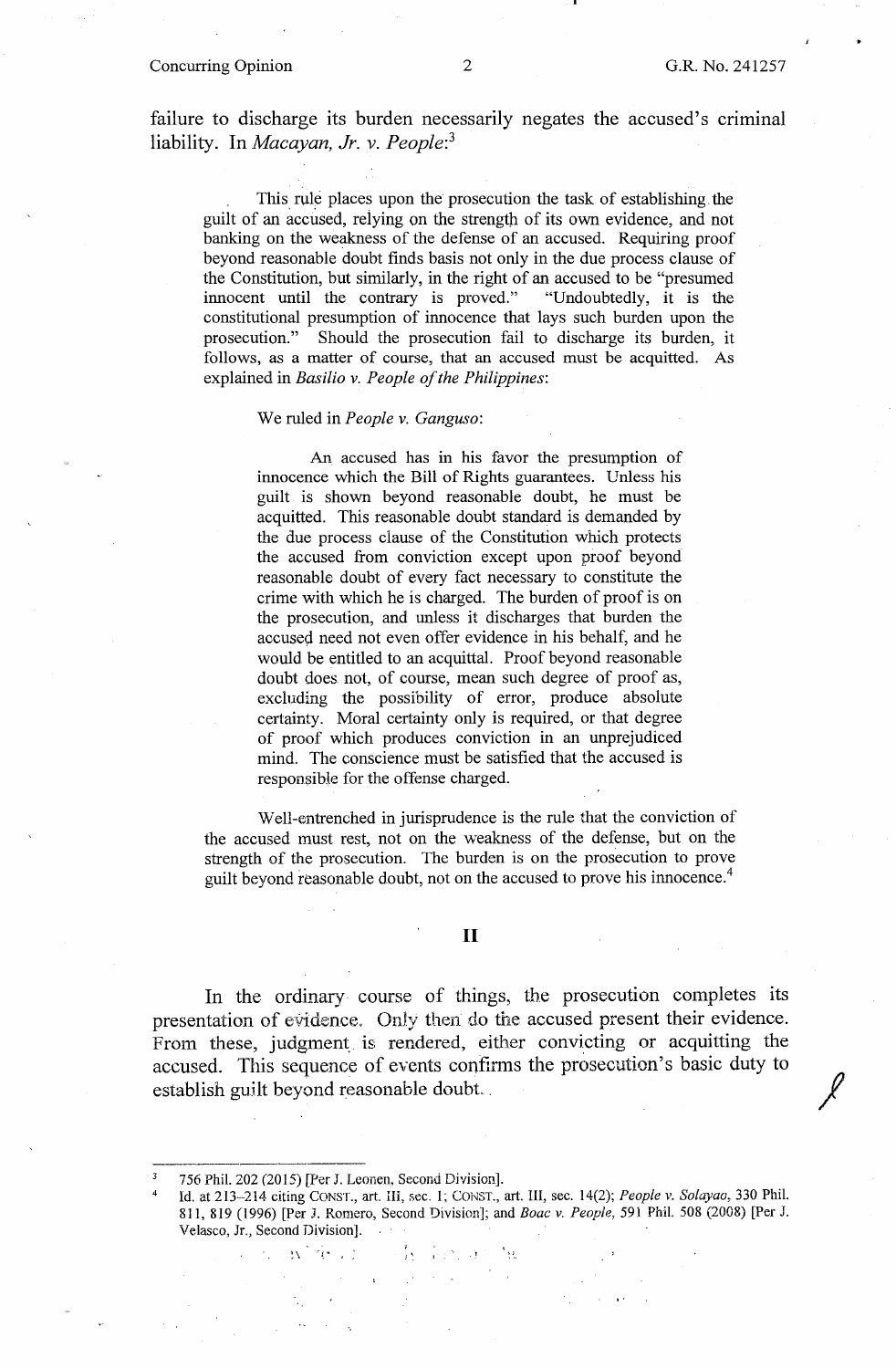**Concurring Opinion** 3 G.R. No. 241257

 $\sqrt{2}$ 

Accordingly, at the appropriate stage of the proceedings—when it is manifest that the prosecution has failed to discharge its burden-the Revised Rules of Criminal Procedure facilitate a means through which the accused may be relieved of the ordeal of standing prolonged trial, sparing them from the vexation of continuing criminal prosecution. Rule 119, Section 23 provides:

 $SECTION 23.$  Demurrer to evidence.  $-$  After the prosecution rests its case, the court may dismiss the action on the ground of insufficiency of evidence (1) on its own initiative after giving the prosecution the opportunity to be heard or (2) upon demurrer to evidence filed by the accused with or without leave of court.

If the court denies the demurrer to evidence filed with leave of court, the accused may adduce evidence in his defense. When the demurrer to evidence is filed without leave of court, the accused waives the right to present evidence and submits the case for judgment on the basis of the evidence for the prosecution.

The motion for leave of court to file demurrer to evidence shall specifically state its grounds and shall be filed within a non-extendible period of five (5) days after the prosecution rests its case. The prosecution may oppose the motion within a non-extendible period of five (5) days from its receipt.

If leave of court is granted, the accused shall file the demurrer to evidence within a non-extendible period of ten (10) days from notice. The prosecution may oppose the demurrer to evidence within a similar period from its receipt.

The order denying the motion for leave of court to file demurrer to evidence or the demurrer itself shall not be reviewable by appeal or by certiorari before judgment.

The 1987 Constitution provides benchmarks that define how trial should be conducted. These are all designed to serve the accused's right to due process. They also confirm the prosecution's duty to secure a conviction through its\_ own decorous, prompt, and disciplined efforts. Article III, Section 14 reads in foll:

SECTION 14. (1) No person shall be held to answer for a criminal offense without due process of law

(2) In all criminal prosecutions, the accused shall be presumed innocent until the contrary is proved, and shall enjoy the right to be heard by himself and counsel, to be informed of the nature and cause of the accusation against him, to have a speedy, impartial, and public trial, to meet the witnesses face to face, and to have compulsory process to secure the attendance of witnesses and the production of evidence in his behalf. However, after arraignment, trial may proceed notwithstanding the absence of the accused provided that he has been duly notified and his failure to appear is unjustifiable.

 $\cdot\cdot\cdot$  .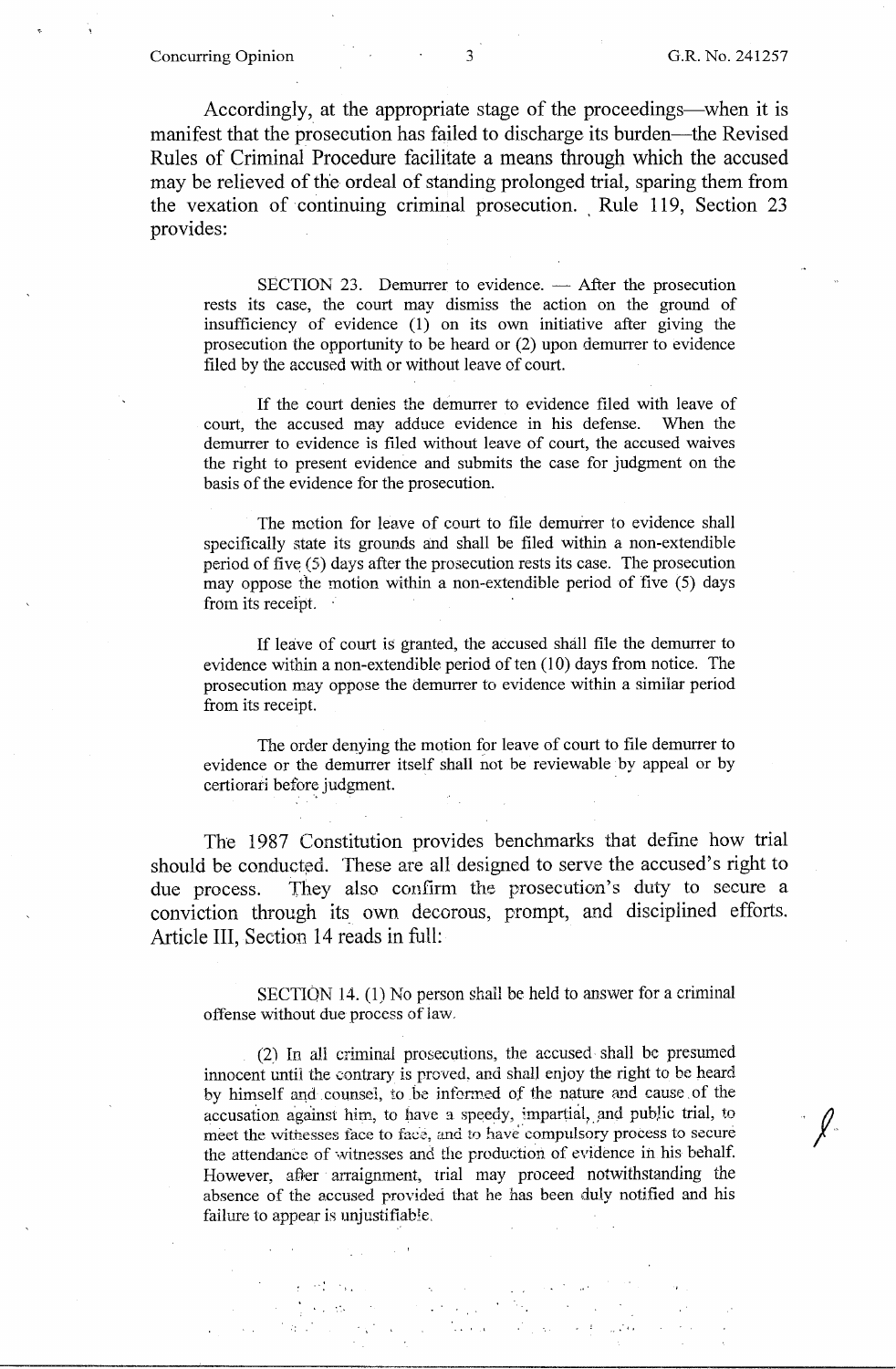*!* 

Article III, Section  $14(1)$  articulates the demand of due process. Meanwhile, Section  $14(2)$  spells out the prosecution's duty to establish guilt beyond reasonable doubt: It also identifies norms that serve the general, overarching principles of due process and guilt having to be shown by the prosecution itself: first, the right of an accused "to be heard by [him/her ]self and counsel"; second, the need for an accused "to be informed of the nature and cause of the accusation against him [or her]"; third, the imperative of "a speedy, impartial, and public trial"; fourth, the right "to meet the witnesses face to face"; and fifth, the right "to have compulsory process to secure the attendance of witnesses and the production of evidence in his [or her] behalf."

These normative benchmarks are confirmed in Rule  $115<sup>5</sup>$  of the Revised Rules of Criminal Procedure, which provides for an accused's rights during trial.

Ultimately, even when trial conforms to all of the Constitution's normative benchmarks, and the accused's rights during trial are respected, acquittal will ensue for as long as the prosecution is unable to establish guilt beyond reasonable doubt. This is the logical consequence of lack of proof beyond reasonable doubt despite the prosecution's potentially best efforts.

RULES OF COURT, Rule 115 provides:

#### RULE 115 Rights of Accused

SECTION 1. Rights of accused at the trial.  $-$  In all criminal prosecutions, the accused shall be entitled to the following rights:

- (a) To be presumed innocent until the contrary is proved beyond reasonable doubt.
- (b) To be informed of the nature and cause of the accusation against him.
- (c) To be present and defend in person and by counsel at every stage of the proceedings, from arraignment to promulgation of the judgment. The accused may, however, waive his presence at the trial pursuant to the stipulations set forth in his bail, unless his presence is specifically ordered by the court for purposes of identification. The absence of the accused without justifiable cause at the trial of which he had notice shall be considered a waiver of his right to be present thereat. When an accused under custody escapes, he shall be deemed to have waived his right to be present on all subsequent trial dates until custody over him is regained. Upon motion, the accused may be allowed to defend himself in person when it sufficiently appears to the court that he can properly protect his right without the assistance of counsel.
- (d) To testify as a witness in his own behalf but subject to cross-examination on matters covered by direct examination. His silence shall not in any manner prejudice him.
- (e) To be exempt from being compelled to be a witness against himself.
- (f) To confront and cross-examine the witnesses against him. at the trial. Either party may utilize as part of its evidence the testimony of a witness who is deceased, out of or can not with due diligence be found in the Philippmes, unavailable or otherwise unable to testify, given in another case or proceeding, judicial or administrative, involving the same parties and subject matter, the adverse party having the-opportunity to cross-examine him.
- (g) To have compulsory process issued to secure the attendance of witnesses and production of other evidence in his behalf.
- (h) To have speedy, impartial and public trial.
- (i) To appeal in all cases allowed and in the manner prescribed by law.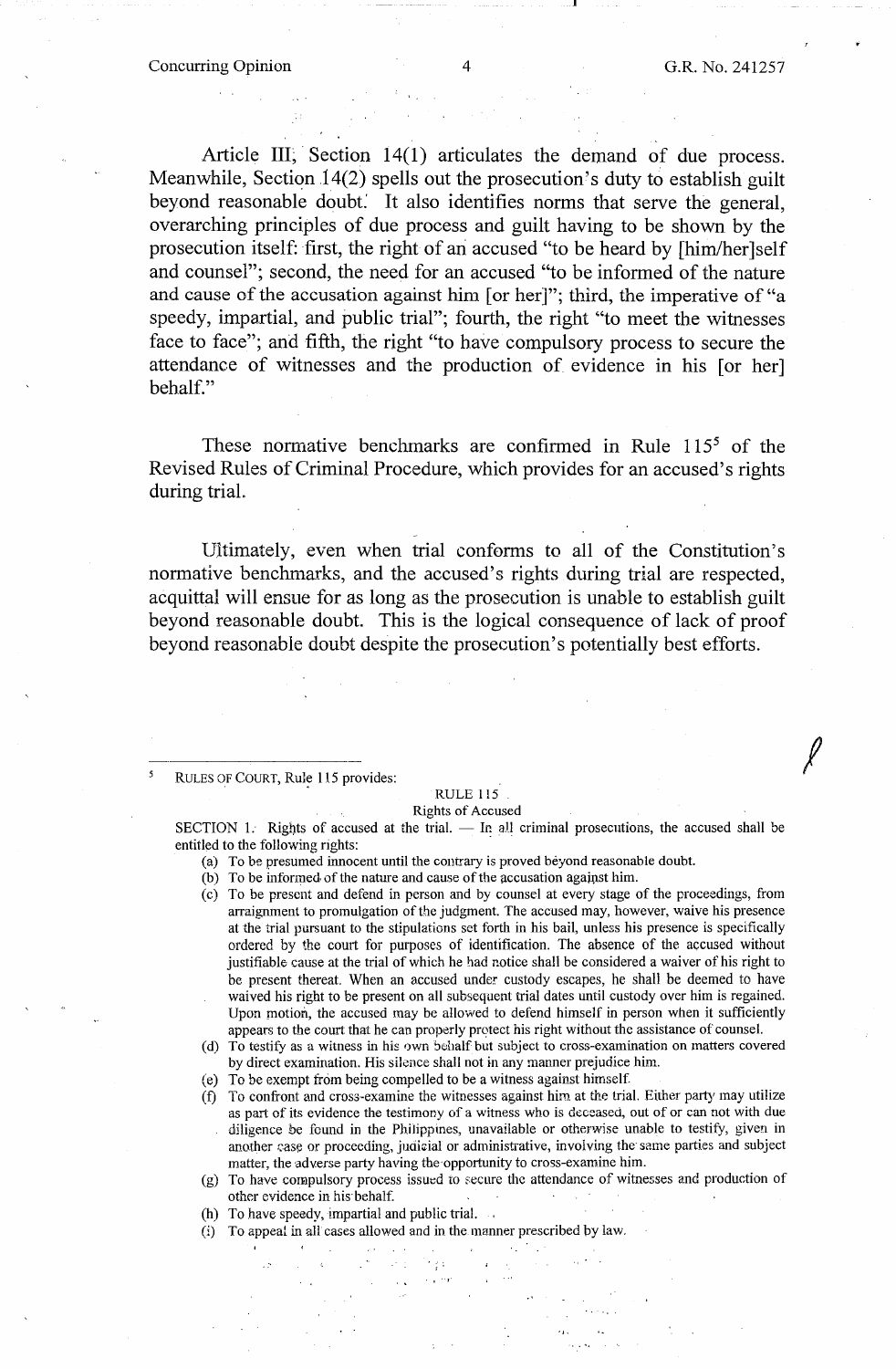*f* 

## **n1**

Jurisprudence has considered the effects of the prosecution's utter and abject inability to discharge its function in the midst of trial. When it is manifest that the prosecution-despite its competence and all reasonable opportunity being afforded to it-has all but abandoned its duty. to prove an accused's guilt, it becomes unjust for one to continue to stand trial, or otherwise be put in jeopardy of having to be made criminally liable. "The Bill of Rights provisions of the 1987 Constitution were precisely crafted to expand substantive fair trial rights and to protect citizens from procedural machinations which tend to nullify those rights."<sup>6</sup>

This unjustness—borne not by the fault of the accused, but of those who should be dutifully pursuing the case against the accused—has led this Court to rule that delays and missteps not only during trial, but even in stages preceding trial proper, are fatal to the continued pursuit of criminal cases.

In *Tatad v; Sandiganbayan,7* this Court considered "inordinate delay" and how it justified the "radical relief' of dismissing a criminal complaint:

In a number of cases, this Court has not hesitated to grant the socalled "radical relief" and to spare the accused from undergoing the rigors and expense of a full-blown trial where it is clear that he has been deprived of due process of law or other constitutionally guaranteed rights. Of course, it goes without saying that in the application of the doctrine enunciated in those cases, particular regard must be taken of the facts and circumstances peculiar to each case. <sup>8</sup>

In *Tatad,* this Court found that the manner by which the proceedings were conducted had been "politically motivated[,]"<sup>9</sup> ultimately running afoul of due process:

We find the long delay in the termination of the preliminary investigation by the Tanodbayan in the instant case to be violative of the constitutional tight of the accused to due process. Substantial adherence to the requirements of the law governing the conduct of preliminary investigation, including substantial compliance with the time limitation prescribed by the law for the resolution of the case by the prosecutor, is part of the procedural due process constitutionally\_ guaranteed by the fundamental law. Not only under the broad umbrella of the due process clause, but under the constitutionally guarantee of "speedy disposition" of

 $\mathcal{A}$ 

 $\mathcal{A}_\text{max}$  .

Abadia v. Court of Appeals, 306 Phil. 690, 698--699 (1994) [Per J. Kapunan, En Banc].

<sup>242</sup> Phil. 563 (1988) [Per J. Yap, En Banc].

Id. at 573 citing *Salonga v. Cruz Pano*, 219 Phil. 402 (1985) [Per J. Gutierrez, En Banc]; Mead v. *Argel,* 200 Phil. 650 (1982) [Per J. Vasquez, First Division]; *Yap v. Lutero,* 105 Phil. 1307 (1959) [Per J. Concepcion, En Banc]; *and·Peoplc v. Zulueta,* 89 Phil: "152 (1951) [Per J Bengzon, First Division]. <sup>9</sup>Id. at 575.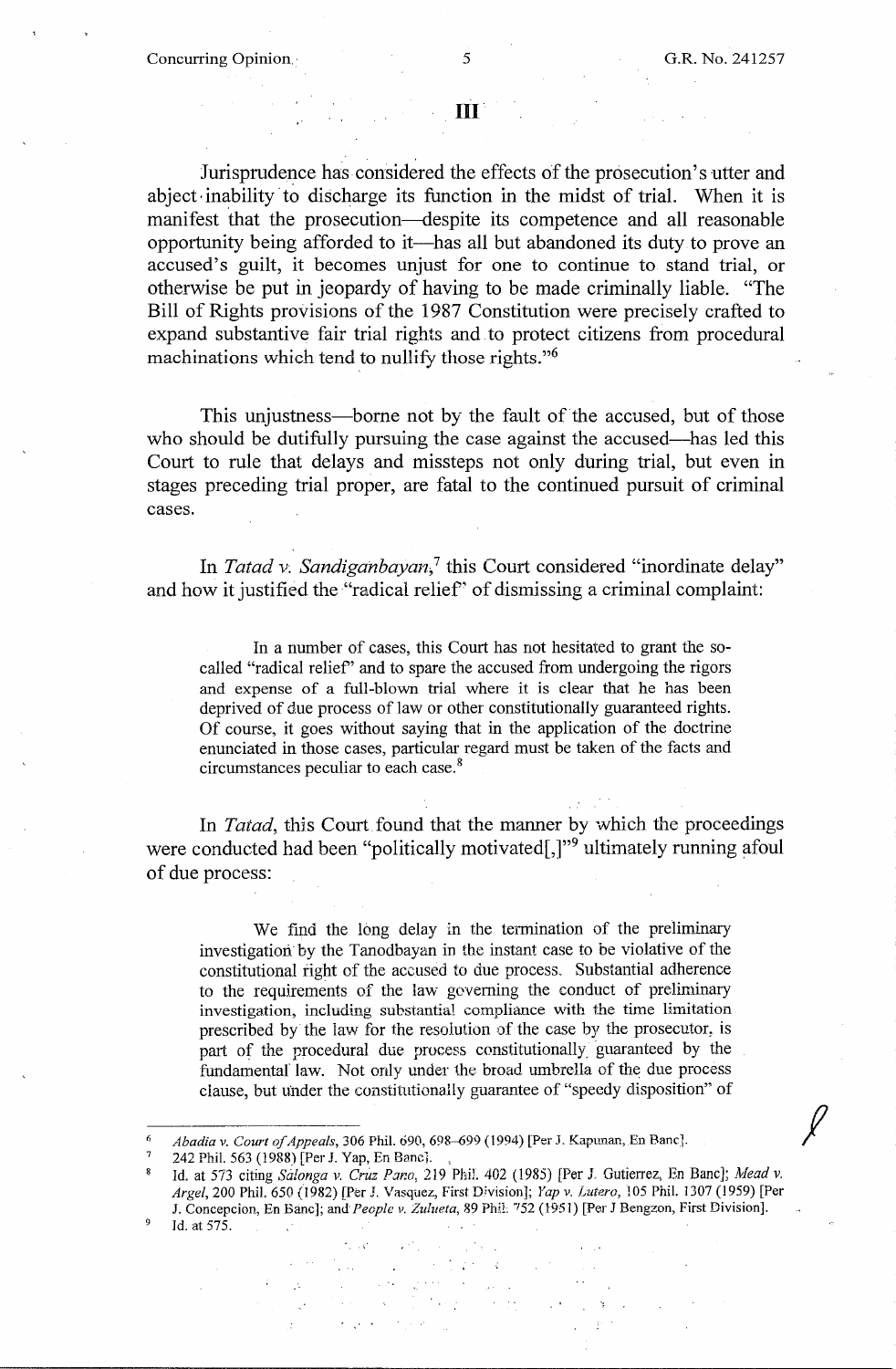cases as embodied in Section 16 of the Bill of Rights (both in the 1973 and the 1987 Constitutions), the inordinate delay is violative of the petitioner's constitutional rights. A delay of close to three (3) years cannot be deemed reasonable or justifiable in the light of the circumstance obtaining in the case at bar. We are not impressed by the attempt of the Sandiganbayan to sanitize the long delay by indulging in the speculative assumption that "the delay may be due to a painstaking and grueling scrutiny by the Tanodbayan as to whether the evidence presented during the preliminary investigation merited prosecution of a former high-ranking government official." In the first place, such a statement suggests a double standard of treatment, which must be emphatically rejected. Secondly, three out of the five charges against the petitioner were for his alleged failure to file his sworn statement of assets and liabilities required by Republic Act No. 3019, which certainly did not involve complicated legal and factual issues necessitating such "painstaking and grueling scrutiny" as would justify a delay of almost three years in terminating the preliminary investigation. The other two charges relating to alleged bribery and alleged giving of unwarranted benefits to a relative, while presenting more substantial legal and factual issues, certainly do not warrant or justify the period of three years, which it took the Tanodbayan to resolve the case.<sup>10</sup>

Notably, the determination of inordinate delay has not been confined to whether there were underlying political considerations. In *Cagang v. Sandiganbayan, Fifth Division:* <sup>11</sup>

Political motivation, however, is merely one of the circumstances to be factored in when determining whether the delay is inordinate. The absence of political motivation will not prevent this Court from granting the same "radical relief." Thus, in *Angchangco v. Ombudsman,* this Court dismissed the criminal complaints even if the petition filed before this Court was a petition for mandamus to compel the Office of the Ombudsman to resolve the complaints against him after more than six (6) years of inaction:

Here, the Office of the Ombudsman, due to its failure to resolve the criminal charges against petitioner for more than six years, has transgressed on the constitutional right of petitioner to due process and to a speedy disposition of the cases against him, as well as the Ombudsman's own constitutional duty to act promptly on complaints filed before it. For all these past 6 years, petitioner has remained under a cloud, and since his retirement in September 1994, he has been deprived of the fruits of his retirement after serving the government for over 42 years all because of the inaction of respondent Ombudsman. If we wait any longer, it may be too late for petitioner to receive his retirement benefits, not to speak of clearing his name. This is a case of plain injustice which calls for the issuance of the writ prayed for.<sup>12</sup> (Citations omitted)

*j* 

<sup>&</sup>lt;sup>10</sup> Id. at 575–576.<br><sup>11</sup> G.R. Nos. 206438, 206458, and 210141–42, July 31, <https://elibrary.judiciary.gov.ph/thebookshelf/showdocs/1/64581> [Per J Leonen, En Banc]. 12 Id.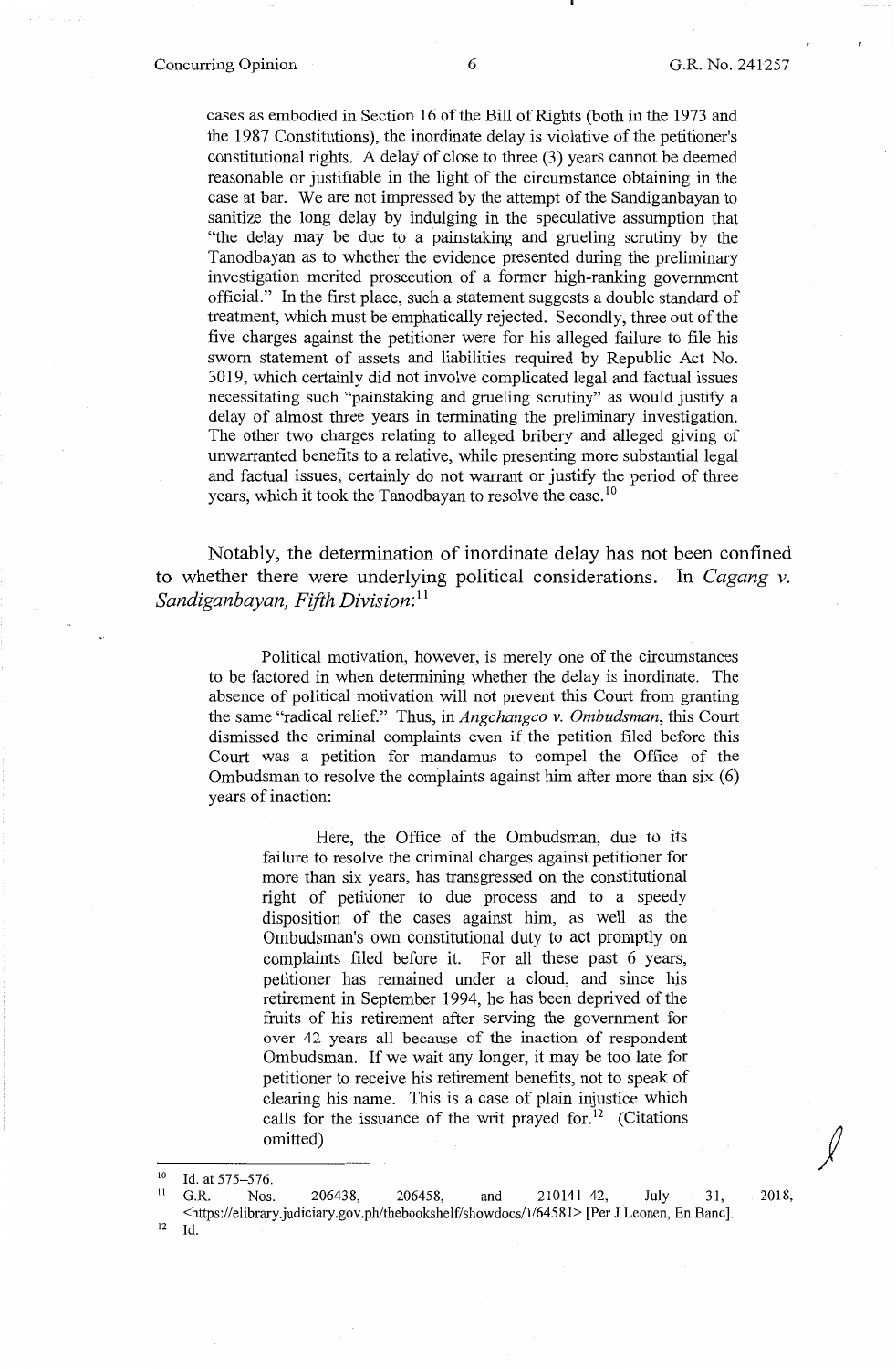*Cagang* further clarified that in "determining whether inordinate delay exists, a case is deemed to have commenced from the filing of the formal complaint and the subsequent conduct of the preliminary investigation."<sup>13</sup> It adds:

What may constitute a reasonable time to resolve a proceeding is not determined by "mere mathematical reckoning." It requires consideration of a number of factors, including the time required to investigate the complaint, to file the information, to conduct an arraignment, the application for bail, pre-trial, trial proper, and the submission of the case for decision. Unforeseen circumstances, such as unavoidable postponements or force majeure, must also be taken into account.

The determination of whether the delay was inordinate is not through mere mathematical reckoning but through the examination of the facts and circumstances surrounding the case. Courts should appraise a reasonable period from the point of view of how much time a competent and independent public officer would need in relation to the complexity of a given case. If there has been delay, the prosecution must be able to satisfactorily explain the reasons for such delay and that no prejudice was suffered by the accused as a result. The timely invocation of the accused's constitutional rights must also be examined on a case-to-case basis.<sup>14</sup> (Citations omitted)

Since *Tatad,* many other cases have similarly considered inordinate delay and how it justified the "radical relief' of dismissing a case: *Angchangco, Jr. v. Ombudsman,* <sup>15</sup>*Duterte v. Sandiganbayan,* <sup>16</sup>*Roque v. Ombudsman,* <sup>17</sup>*Cervantes v. Sandiganbayan,* <sup>18</sup>*Lopez, Jr. v. Ombudsman,* <sup>19</sup> Licaros v. Sandiganbayan,<sup>20</sup> People v. SPO4 Anonas,<sup>21</sup> Enriquez v. *Ombudsman,22 People v. Sandiganbayan, First Division,23 Inocentes v. People,24 Almeda v. Ombudsman,25 People v. Sandiganbayan, Fifth Division,26 Torres v. Sandiganbayan,27* and *Remulla v. Sandiganbayan. <sup>28</sup>*

 $13$  Id.<br> $14$  Id.

<sup>21</sup> 542 Phil. 539 (2007) [Per J. Sandoval-Gutierrez, First Division].<br><sup>22</sup> 560 Phil. 200 (2008) [Der J. Sandoval Gutierrez, First Division].

<sup>22</sup> 569 Phil. 309 (2008) [Per J. Sandoval-Gutierrez, First Division].<br><sup>23</sup> 723 Phil. 444 (2013) [Per J. Bersamin, First Division].<br><sup>24</sup> 780 Phil. 318 (2016) [Per J. Brian, Second Division].

- 
- 
- 

<sup>&</sup>lt;sup>14</sup> Id.<br>
<sup>15</sup> 335 Phil. 766 (1997) [Per J. Melo, Third Division].<br>
<sup>16</sup> 352 Phil. 557 (1998) [Per J. Kapunan, Third Division].<br>
<sup>17</sup> 366 Phil. 368 (1999) [Per J. Panganiban, Third Division].<br>
<sup>18</sup> 366 Phil. 602 (1999) [P

<sup>&</sup>lt;sup>20</sup> 421 Phil.  $1075 (2001)$  [Per J. Panganiban, En Banc].<br><sup>21</sup> 542 Phil. 539 (2007) [Per J. Sandoval-Gutierrez, Eirs

<sup>&</sup>lt;sup>24</sup> 789 Phil. 318 (2016) [Per J. Brion, Second Division].<br><sup>25</sup> 791 Phil. 129 (2016) [Per J. Del Castillo, Second Division].<br><sup>26</sup> 791 Phil. 37 (2016) [Per J. Peralta, Third Division].<br><sup>27</sup> 796 Phil. 856 (2016) [Per J. Vel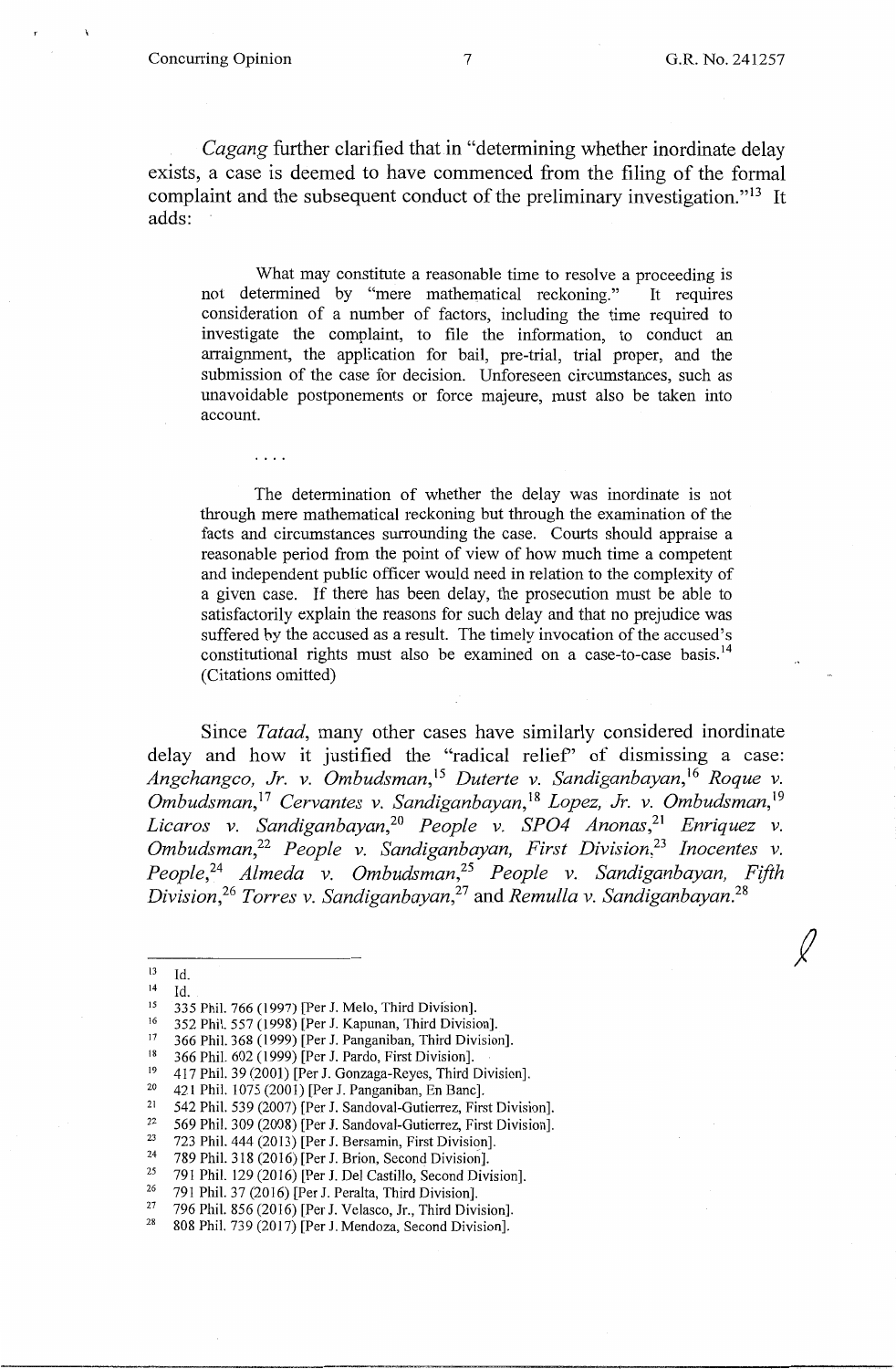## **IV**

As in those cases, the prosecution's sheer inaction here means that it has failed to diligently and timely pursue its case. Such failure amounts to a violation of an accused's constitutional rights, warranting the "radical relief" of putting an end to the proceedings.

The prosecution failed to establish accused-appellant's guilt despite having multiple opportunities to do so. The *ponencia* recounts the material incidents in detail: For over eight months, hearings were repeatedly set for the presentation of the prosecution's evidence. Yet, not once did the prosecution present a witness.<sup>29</sup> The *ponencia*'s summation of the prosecution's own fatal negligence hits the nail on its head:

This is not a situation where the prosecution was wholly deprived of the opportunity to perform its duties under the 2000 Revised Rules that would warrant a remand. In this case, the prosecution was already given a reasonable opportunity to prove its case against accused-appellant. Regrettably, the State squandered its chances to the detriment of accusedappellant. If anything, the State, given its vast resources and awesome powers, cannot be allowed to vex an accused with criminal prosecution more than once. The State should, first and foremost, exercise fairness.<sup>30</sup>

The prosecution's lackadaisical attitude was what led to its failure to establish its case. It had its chance and blew it. To give the prosecution a second chance despite its demonstrated negligence would be unfairly generous to it. It would give it an unfair advantage, an opportunity to win a case that it had lost on its own.

More than being overly generous to the prosecution, it would be a violation of accused-appellant's right to due process and to be deemed innocent unless the prosecution is able to establish his guilt beyond reasonable doubt. It would be a dangerous precedent that will, in the future, enable cavalier prosecution at the expense of our cherished civil liberties.

## **V**

This Court cannot afford to be distracted by the coincidence that accused-appellant happened to have made a guilty plea. This is not the point on which the case turns. I echo the *ponencia's* words that"the conviction of the accused shall. be based solely on the evidence presented by the prosecution. The improvident plea of guilty by the accused is negligible."<sup>31</sup> Whichever way the accused pleads during arraignment, their right to be

<sup>&</sup>lt;sup>29</sup> Ponencia, p. 2.<br>
<sup>30</sup> Id. at 26.<br>
<sup>31</sup> Id. at 23.

Id. at 23.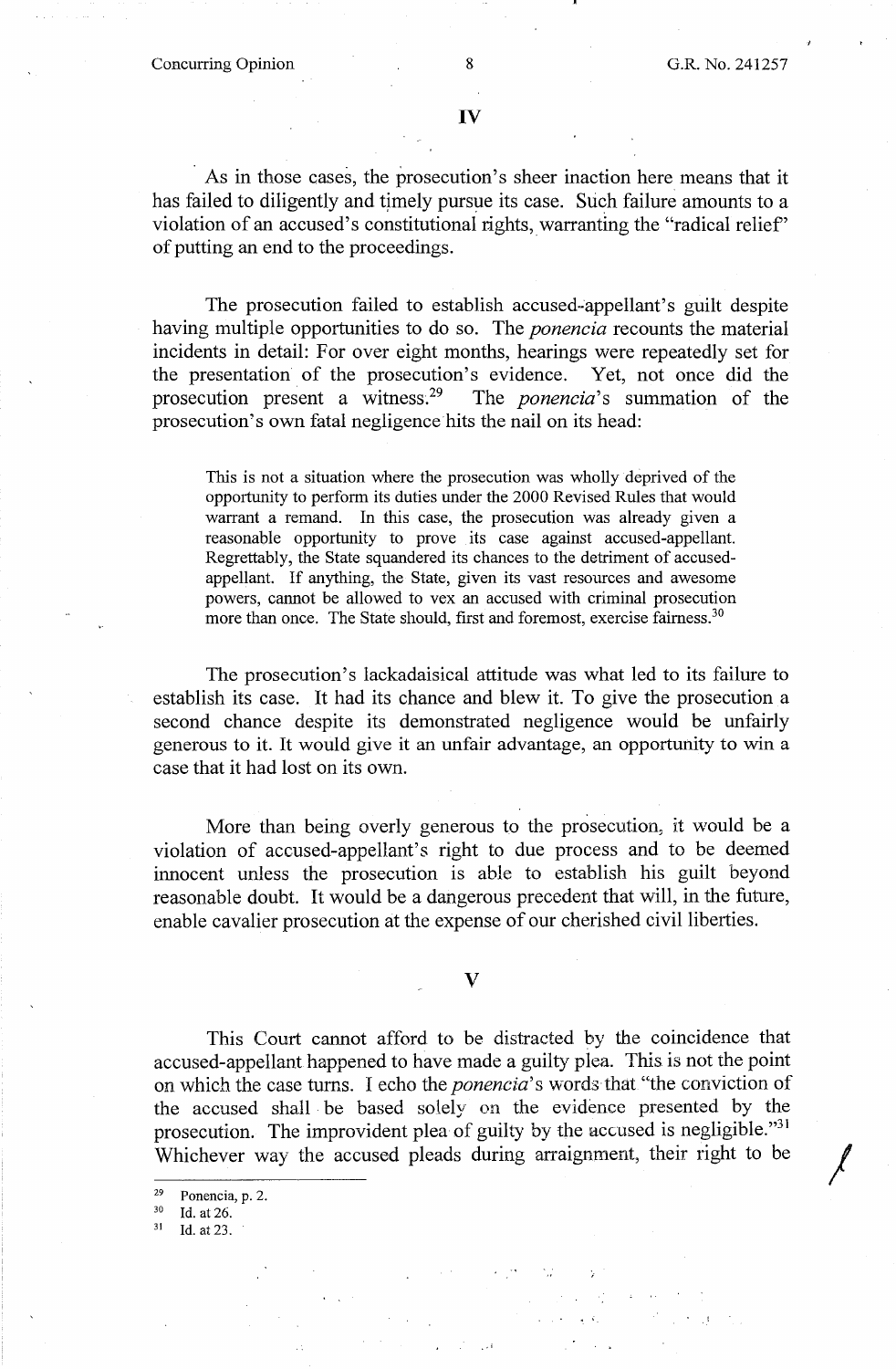## Concurring Opinion 9 G.R. No. 241257

presumed innocent—along with the prosecution's concomitant duty to establish guilt beyond reasonable doubt—remains. The nature of a criminal proceeding as one where the burden of proof lies in the prosecution is not altered by the plea that the accused makes.

Some members of this Court maintain that the improvidence of accused-appellant's guilty plea should entail the remand of the case to the trial court.<sup>32</sup> I maintain reservations to this. It is a potentially dangerous proposition that amounts to our justice system turning a blind eye to the inherently unjust, even possibly outright damning, manner by which the accused are induced to declare their guilt. Consistent with due process and the prosecution's burden, improvident pleas should be viewed with immense distrust, not as an opportunity for the prosecution to reset its game plan.

Improvident pleas of guilt bring to mind the same considerations of being untrustworthy as those that, in the classic case of *Miranda* v. *Arizona,33* had led the United States Supreme Court--and our own legal system, following *Miranda*'s example-to maintain that confessions of guilt obtained under dubious circumstances deserve no credence and are inadmissible. Of course, the circumstances in *Miranda* were different, having involved admissions obtained during custodial investigation. This case involves an acknowledgment of guilt obtained in open court, in the presence of a judge.

Yet, that difference actually makes an improvident plea even more problematic. Officers conducting custodial investigation may be expected to be inclined to pursue an accused's guilt. Of course, this does not excuse the use of wrongful methods in custodial investigation, but at least it accounts for it. A judge, on the other hand, is duty bound to proceed with utmost care and impartiality. That an improvident plea was obtained under the watch of a supposedly diligent and fair judge invites greater distrust. All the more, the yielded plea should carry no weight and cannot induce subsequent action.

The members of this Court who urge a remand also assert that it will address a potential miscarriage of justice suffered by the prosecution.<sup>34</sup> I take exception to giving the prosecution here a chance to rebuild its case owing to how its strategy or vigor may have been affected by accusedappellant's plea.<sup>35</sup> I reiterate that its duty to establish guilt beyond reasonable doubt remained the same regardless of the plea entered by accused-appellant. The constitutional imperative is not weakened by an accused's posture.

- 
- 32 J. Perlas-Bernabe, Dissenting Opinion, pp. 7-8; J. Zalameda, Dissenting Opinion, pp. 4-5.<br>33 384 U.S. 436 (1966).<br>34 J. Zalameda, Dissenting Opinion, pp. 4-5; J. Perlas-Bernabe, Dissenting Opinion, pp. 7-8.<br>35 J. Perlas

 $\epsilon_{\rm{max}}$ 

引いて 熱気の かぜい やく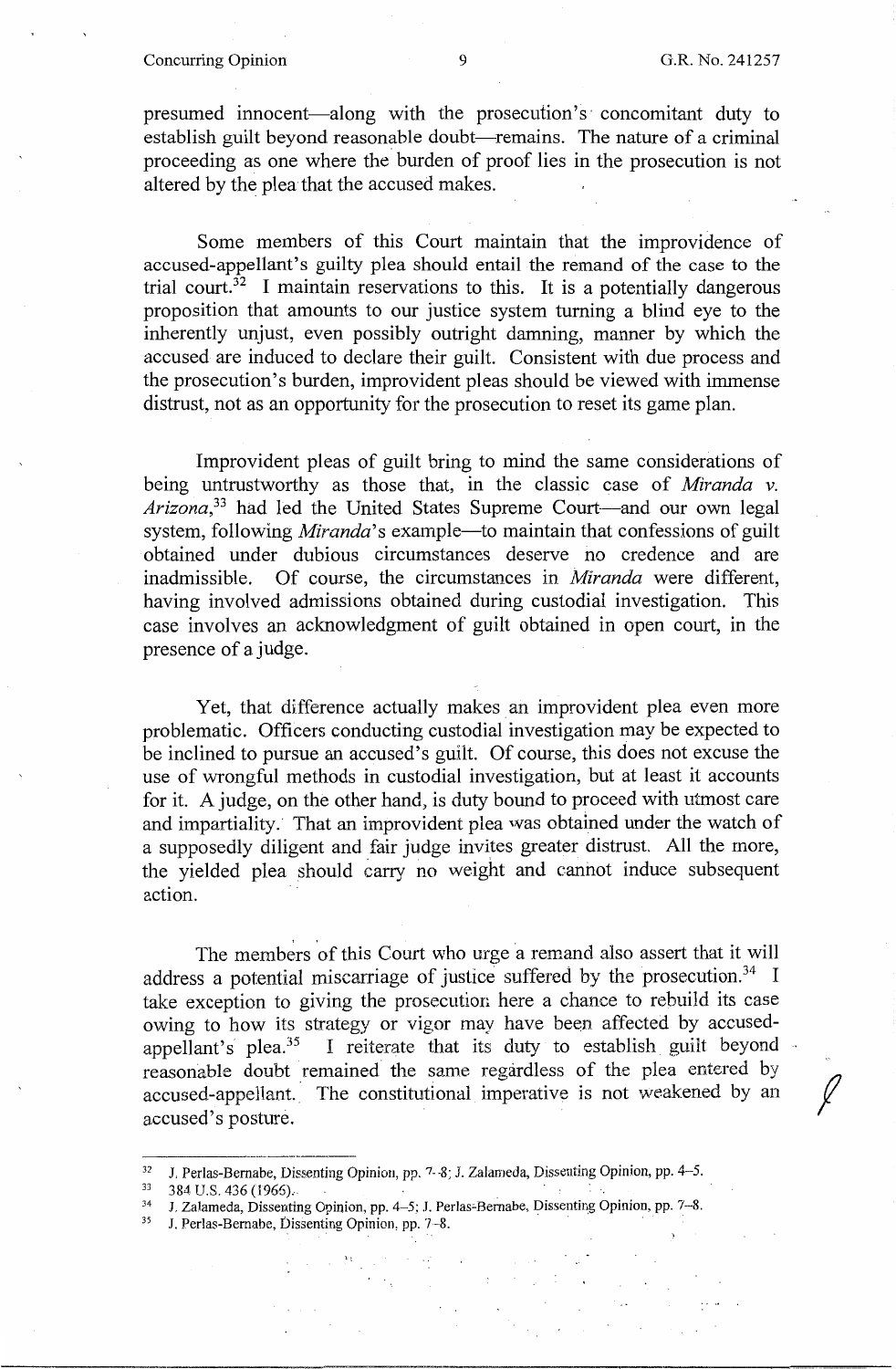It is well to disabuse prosecutors, law enforcers, and similarly situated officers of the notion that their work is made easier by an accused's declaration of liability. Our Constitution wisely maintains the presumption of innocence-regardless of antecedent circumstances, such as supposed admissions of guilt---precisely to keep law enforcement and the prosecution on their toes, that they may proceed only with utmost care. The same injunction applies to the Judiciary, that it may render judgments of conviction only when warranted by proof beyond reasonable doubt.

The potential miscarriage of justice suffered by an accused wrongly convicted is far greater than that which lackadaisical prosecution stands to suffer. This is granting that it can even be called a "miscarriage of justice" on the part of negligent prosecution. Our Bill of Rights is a bundle of protections adopted with the intent of guarding against the State's excesses. The State has immense resources and unparalleled competencies at its disposal. Against these, individuals can only count on the State's temperance and forthrightness. In discharging its judicial function, this Court must see to the protection of individuals, rather than the inordinate enabling of government when it must face the consequences if its own indolence.

## VI

Attention has also been called to the material adduced during the preliminary investigation. 36 However, it is dangerous for this Court to make an independent consideration of what transpired in, and what was adduced during the prior stage of preliminary investigation, when its real task is to appraise the consequences of the how the trial itself was conducted. Although related, preliminary investigation and trial are distinct processes. In this regard, as the *ponencia* notes, "there is nothing in the [case] records that would show the guilt of accused-appellant."<sup>37</sup> The prosecution's case should stand on its own during trial. For this Court to go out of its way to bring into the equation what transpired during preliminary investigationparticularly at this late juncture-runs the risk of this Court making itself a surrogate for the prosecution, where it is already making its own case to convict accused-appellant.

If at all, the supposed strength of inculpatory matters considered during preliminary investigation only makes things worse for the prosecution, whose abject inaction during trial was blatant. If, indeed, there had been a solid case against accused-appellant as adduced during

<sup>36</sup> J. Zalameda, Dissenting Opinion, pp. 3-4; J. Lazaro-Javier, Dissenting Opinion, p. 2. Ponencia, p. 26.

-•